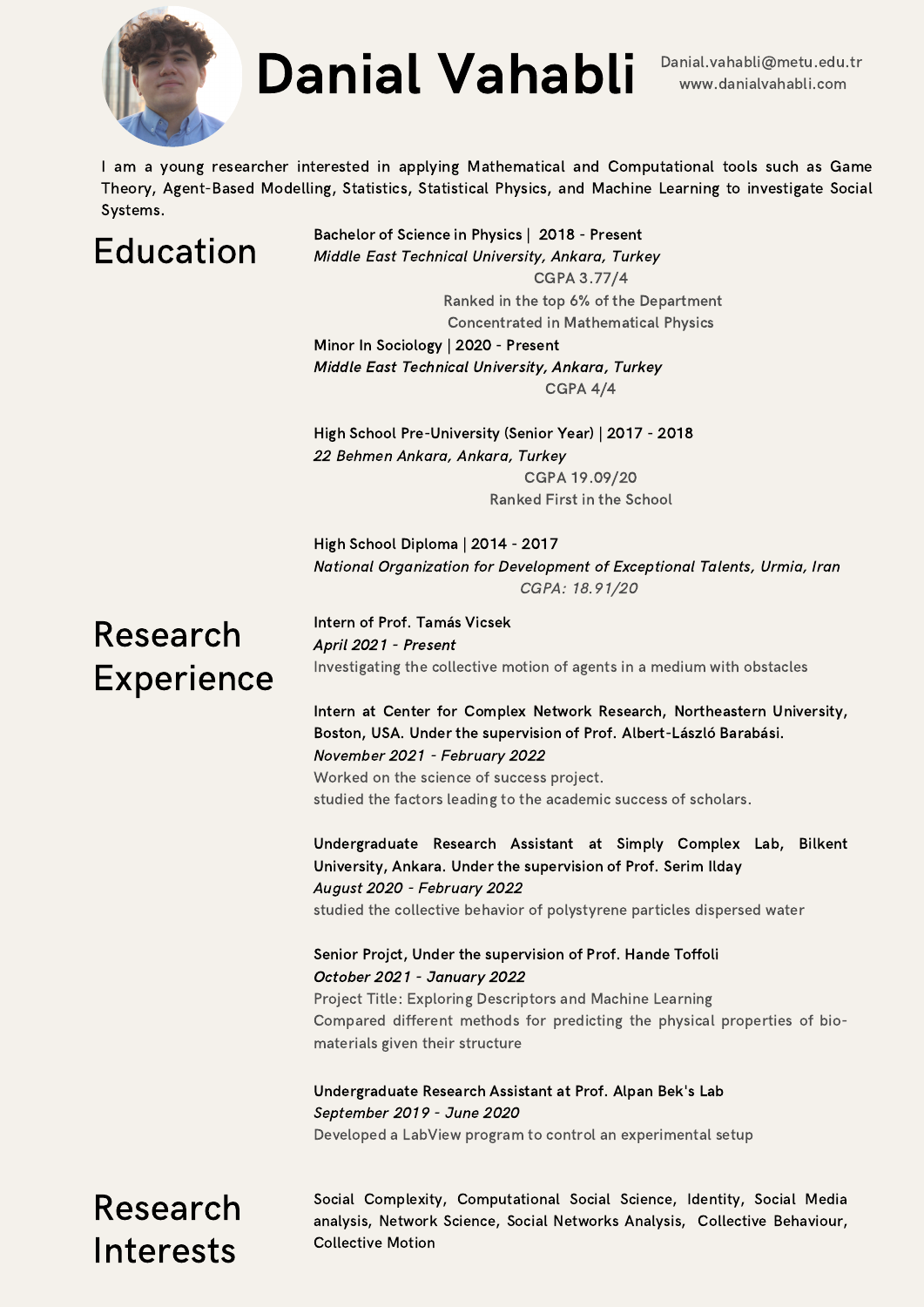## Publications

- Ü Seleme Nizam, Ghaith Makey, Michaël Barbier, S Süleyman [Kahraman,](https://iopscience.iop.org/article/10.1088/1361-648X/abf9b8) Esin Demir, Ehsan E Shafigh, Sezin Galioglu, Danial Vahabli, Sercan Hüsnügil, Muhammed H Güneş, "Dynamic evolution of hyperuniformity in a driven dissipative colloidal system" 2021 J. Phys.: Condens. Matter
- Danial Vahabli, Tamas Vicsek, "Emergence of synchronized rotations in dense mediun with disorder" (In Progress)
- Advanced In Python
	- o Advanced In CUDA library which is a parallel/GPU Computing Library provided by NVIDIA.
	- Advanced In QISKIT.
- Advanced In MATLAB
- Familiar with LabView
- Familiar with NetLogo
- Advanced in Adobe Premiere Pro, Adobe Photoshop, Adobe Audition

### Internship

**Skills** 

- Summer Intern at Koc University, Istanbul, Turkey under the supervision of Prof. Özgür E. Müstecaplıoğlu (Summer 2020)
	- o Joined Lectures on Quantum Simulations for biology, information, and energy systems.
- Member of QTurkey. (September 2019 June 2020)
	- o Organized workshops on Quantum Computing
		- **Qmentor on Ted University's Quantum Computing** Workshop
- English
	- o IELTS: Overall: 8/9, Reading 9, Listening: 8.5, Speaking: 7.5, Writing: 7.5 | Test Date: 21/09/2021
	- o The Official language of education is English at my home university. (METU)
- Persian (Native)
- Turkish (Fluent)
	- $\circ$  Living in turkey since 2018.
- High Honor Student at the Physics Department. (Spring 2018-Spring 2021)
- Ranked 3rd In the Physics Department. (2018-2019)
- 50% Tuition Fee Merit-Based Scholarship (2020-2021)
- 100% Tuition Fee Merit-Based Scholarship (2021-2022)
- Beneficiary of TUTÜBİTAK (Scientific and Technological Research Council of Turkey) Scholarship for my Work With Prof. Serim Ilday.

#### Teaching and **Outreach**

- Private tutor for Highschool and college-level mathematics and physics since 2018
- Popular Science Youtube Channel Owner: Danbaft
	- $\circ$  +5.5k Subscribers
	- o Persian
	- o Covering Popular Physics Subjects
- Popular Science Youtube Channel Owner: Sci-POV (Scientific Point of View)
	- o English
	- o Covering Applied Mathematics and Complexity Science Subjects

- Awards and
- Scholarships

Language